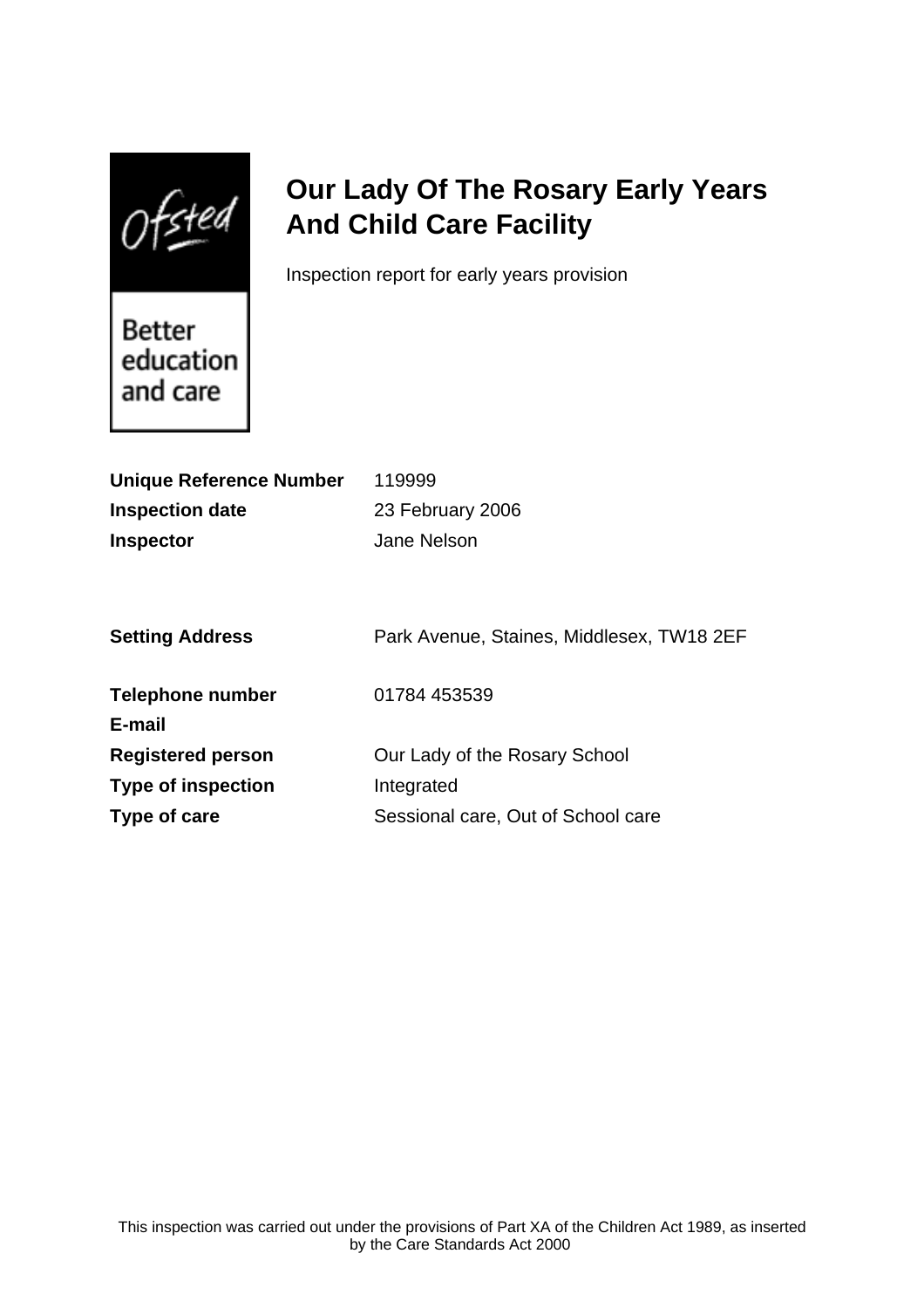# **ABOUT THIS INSPECTION**

The purpose of this inspection is to assure government, parents and the public of the quality of childcare and, if applicable, of nursery education. The inspection was carried out under Part XA Children Act 1989 as introduced by the Care Standards Act 2000 and, where nursery education is provided, under Schedule 26 of the School Standards and Framework Act 1998.

This report details the main strengths and any areas for improvement identified during the inspection. The judgements included in the report are made in relation to the outcomes for children set out in the Children Act 2004; the National Standards for under 8s day care and childminding; and, where nursery education is provided, the Curriculum guidance for the foundation stage.

The report includes information on any complaints about the childcare provision which Ofsted has received since the last inspection or registration or 1 April 2004 whichever is the later.

# **The key inspection judgements and what they mean**

Outstanding: this aspect of the provision is of exceptionally high quality Good: this aspect of the provision is strong Satisfactory: this aspect of the provision is sound Inadequate: this aspect of the provision is not good enough

For more information about early years inspections, please see the booklet Are you ready for your inspection? which is available from Ofsted's website: www.ofsted.gov.uk.

# **THE QUALITY AND STANDARDS OF THE CARE AND NURSERY EDUCATION**

On the basis of the evidence collected on this inspection:

The quality and standards of the care are satisfactory. The registered person meets the National Standards for under 8s day care and childminding.

The quality and standards of the nursery education are satisfactory.

# **WHAT SORT OF SETTING IS IT?**

Our Lady of the Rosary Early Years and Childcare Facility has been registered since 1996 and provides pre-school and out of school care. The pre-school is registered for 24 children aged 2 to under 5 years. The after school club is registered for 24 children aged 5 to under 8 years. The pre- school and after school club currently operate from temporary premises, comprising of a classroom, in Our Lady of the Rosary School in Staines, Surrey. Children have supervised access to the school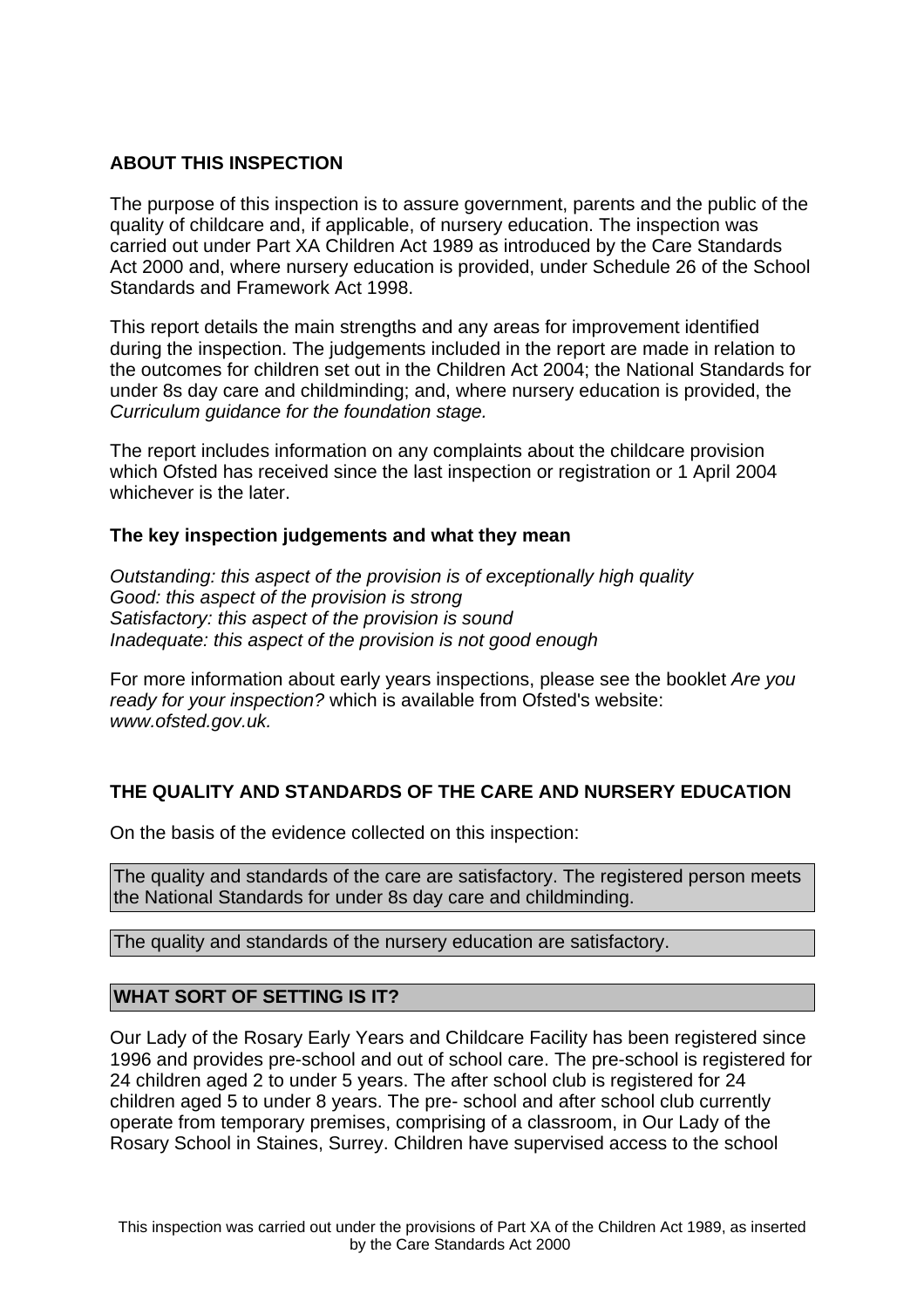toilets. The school field is used for outdoor play when convenient.

The pre-school operates from 08:45 - 11:45, Monday to Friday, during school term times. It also operates from 12:30 - 15:00 on Tuesday and Thursday afternoons, depending on demand. There are currently 48 children on roll of whom 35 receive educational funding. The pre-school is staffed according to the number of children attending. Minimum staff qualifications are met. The pre-school currently supports a number of children with English as an additional language.

The after school club is open from 15:00 - 17:45, Monday to Friday, during school term times. There are currently 40 children on roll. It is also staffed according to the number of children attending and minimum staff qualifications are met.

Children from the local community who are planning to attend Our Lady of the Rosary School attend the pre-school. Children from the school attend the after school club. The pre-school and the after school club receive support from the Early Years Development and Childcare Partnership.

# **THE EFFECTIVENESS OF THE PROVISION**

#### **Helping children to be healthy**

The provision is satisfactory.

Children in both the pre school and after school club follow good hygiene practice, such as washing their hands after using the toilet and before eating. The risk of infection to children is minimised due to the settings policy of not caring for sick children and good hygiene procedures being followed.

Children in the pre-school are learning to take responsibility for their own hygiene through washing their hands after toileting and before eating. They enjoy snack time, chatting to each other and staff while they have a biscuit and drink. Fresh fruit is not included in the daily snack which limits opportunities for children to learn about healthy eating. Systems to protect children's health are not fully effective as parents written consent for emergency medical treatment is not in place for pre-school children.

Children in pre-school have opportunities for exercise and physical play during planned sessions, when they can use the school hall. They also have use of the school playground where they can climb, balance and move over and under equipment, using the climbing frame. They enjoy running in the school hall and have fun rolling, kicking and throwing balls to each other. Planned use of the school hall sessions are not always used consistently, which means opportunities are limited for some children to enjoy exercise and develop their large physical skills.

Children at the after school club bring their own snack in a lunch box. Water is provided to drink. They use wet wipes to clean their hands before and after eating. They enjoy sitting together and eating at the table, talking and laughing about their school day with each other and staff. They have use of the school playground for physical play during daylight and use this more frequently during the summer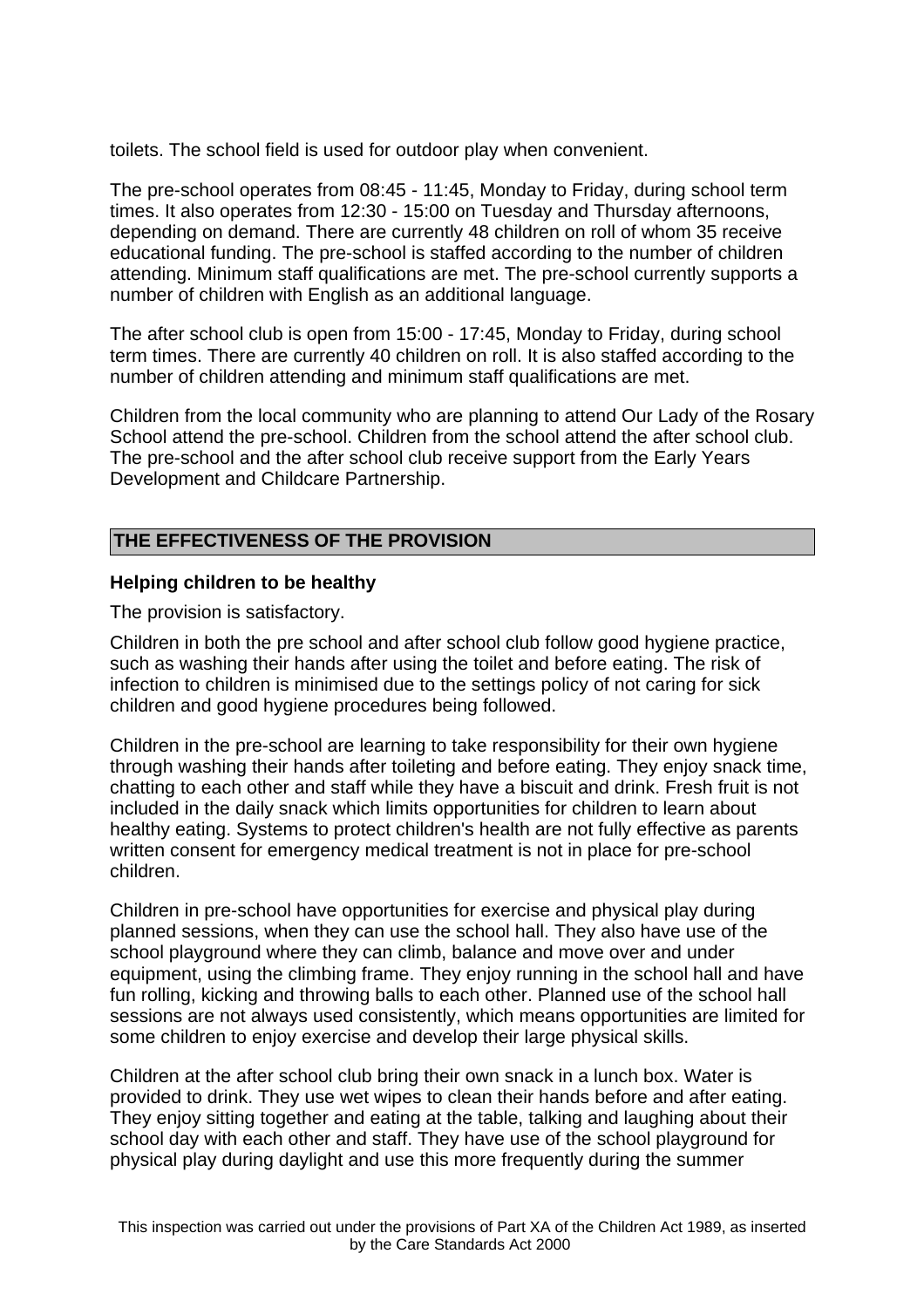months.

# **Protecting children from harm or neglect and helping them stay safe**

The provision is satisfactory.

Children are cared for in generally safe and secure environment, where they are well supervised by staff. Children and parents in pre-school are greeted by staff as they arrive; many children have older siblings in the school and are familiar with the building. Good systems are in place to ensure pre-school children's safe arrival and collection, with staff monitoring exterior and interior doors. Staff in pre-school discuss safety issues with children and remind them to be careful during their play. However, adult practice does not always set a positive example to children about safety rules.

Arrangements for the arrival and collection of children attending the after school club ensure their safety. School staff escort children to the after school club at the end of the school day and parents gain entry by ringing a bell when they collect their children.

Children in both settings use play materials and equipment that are safe and well maintained. The range of activities provide suitable challenge and capture children's interest. Good use is made of the available space, with areas provided for table and floor play, ensuring children can use equipment, play and move around safely.

Fire drills are held regularly. The frequency of these, especially while the setting is in temporary accommodation, does not ensure that all children will be familiar with the evacuation procedure. Children's welfare is protected by staff's understanding of child protection issues.

# **Helping children achieve well and enjoy what they do**

The provision is satisfactory.

Children enjoy their time at the pre-school and after school club. They have access to an interesting and varied range of activities and experiences.

Pre-school children separate from parents and carers well; they are pleased to see each other and staff. They socialise well with their peers and are interested and involved in the activities provided. Children especially enjoy stories and participate well during circle time, making suggestions about which songs to sing. They are interested in the current theme of animals and talk about lions roaring and crocodiles having sharp teeth.

Children arrive at the after school club happy. They are greeted by staff on arrival, who ask how their half term holiday has been. Children immediately relax by sitting on cushions and reading books and comics. Some children start a word search activity relating to the Winter Olympics. Children say they enjoy coming to the club and like playing with their friends, using the play station and drawing. Children socialise well with each other, they have fun helping each other with the word search, take turns on the play station and work together building with Jenga. Children benefit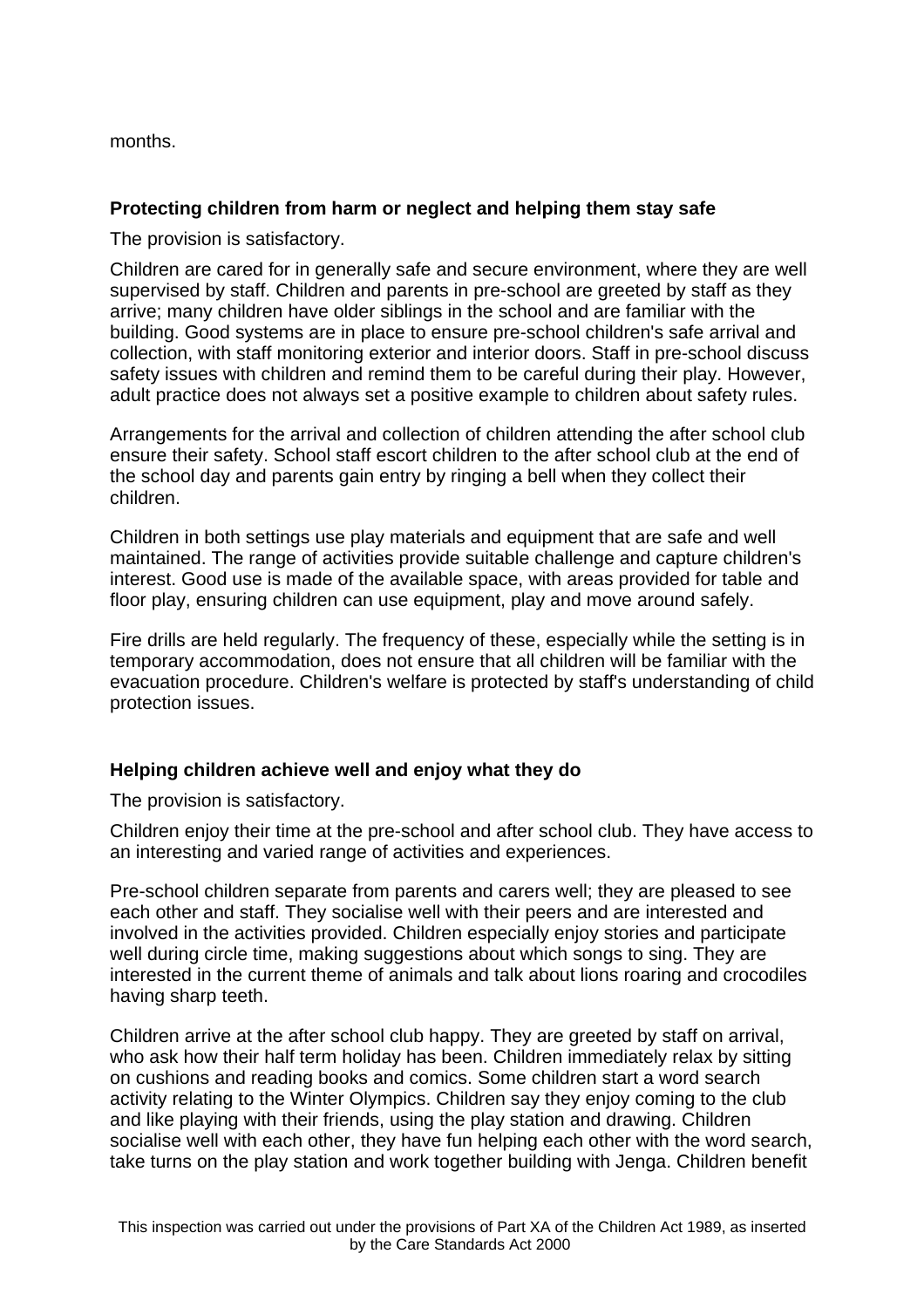from good interaction and support from staff, who remind them to take turns. Staff offer suggestions with activities like the word search and encourage children to work together with Jenga. Children talk about their school day and what they have enjoyed. They laugh and joke together when talking during snack time.

#### Nursery Education

Children listen attentively to and enjoy stories, during planned story times and impromptu sessions when children ask the manager for a story. They enjoy joining in with familiar words and phrases and guessing what will happen next and what's 'under the flap'. Paper, crayons and pencils are readily accessible encouraging early writing and mark making skills. Some children recognise the first letter of their names, and talk about the sound of the letter. There are limited opportunities provided for children to recognise and gain familiarity with letters. Familiar objects are not labelled in the room. Children's name labels are not always accessible with drawing materials, or used in practical situations to encourage recognition of their own and others names.

Children sit and concentrate well, for example listening during circle time. Children are able to make choices about what they play with from the selection of equipment set out in the room. They learn to take turns with equipment and when waiting for their turn to feel a crocodile's skin. They enjoy singing familiar songs such as 5 little monkeys and Mary, Mary, Quite Contrary and make suggestions about songs to sing. They work well together when building with duplo and using the cars and garage.

Children enjoy colouring in pictures of lions and talking about the colour they will use. They recognise some of the colours on their clothes. Children have opportunities to use creative materials such as paint sand and glue. They have opportunities to explore texture when using touchy feely books and feeling the skin and teeth of a toy crocodile.

Children have opportunities to learn how things work when operating the electric hand driers in the bathroom after washing their hands. They learn about living things through activities like planting bulbs and observing them grow, and topics about themselves. They have opportunities to learn about information technology by having access to phones and calculators. Use of other resources such as programmable toys and the computer are limited as this equipment is not currently stored on the premises.

Children use numbers confidently, for example when counting animals and adding 'one more makes'. They learn simple mathematical concepts when singing number rhymes such as 5 monkeys. Opportunities for children to recognise numbers in the environment and practical situations are limited as few numbers are displayed.

The quality of teaching and learning is satisfactory

Staff are warm and affectionate with children, they have an understanding of the Foundation Stage demonstrated by the activities and experiences that are provided for children. They are well deployed, working directly with the children in small groups. Children's language is encouraged well by staff talking about what they and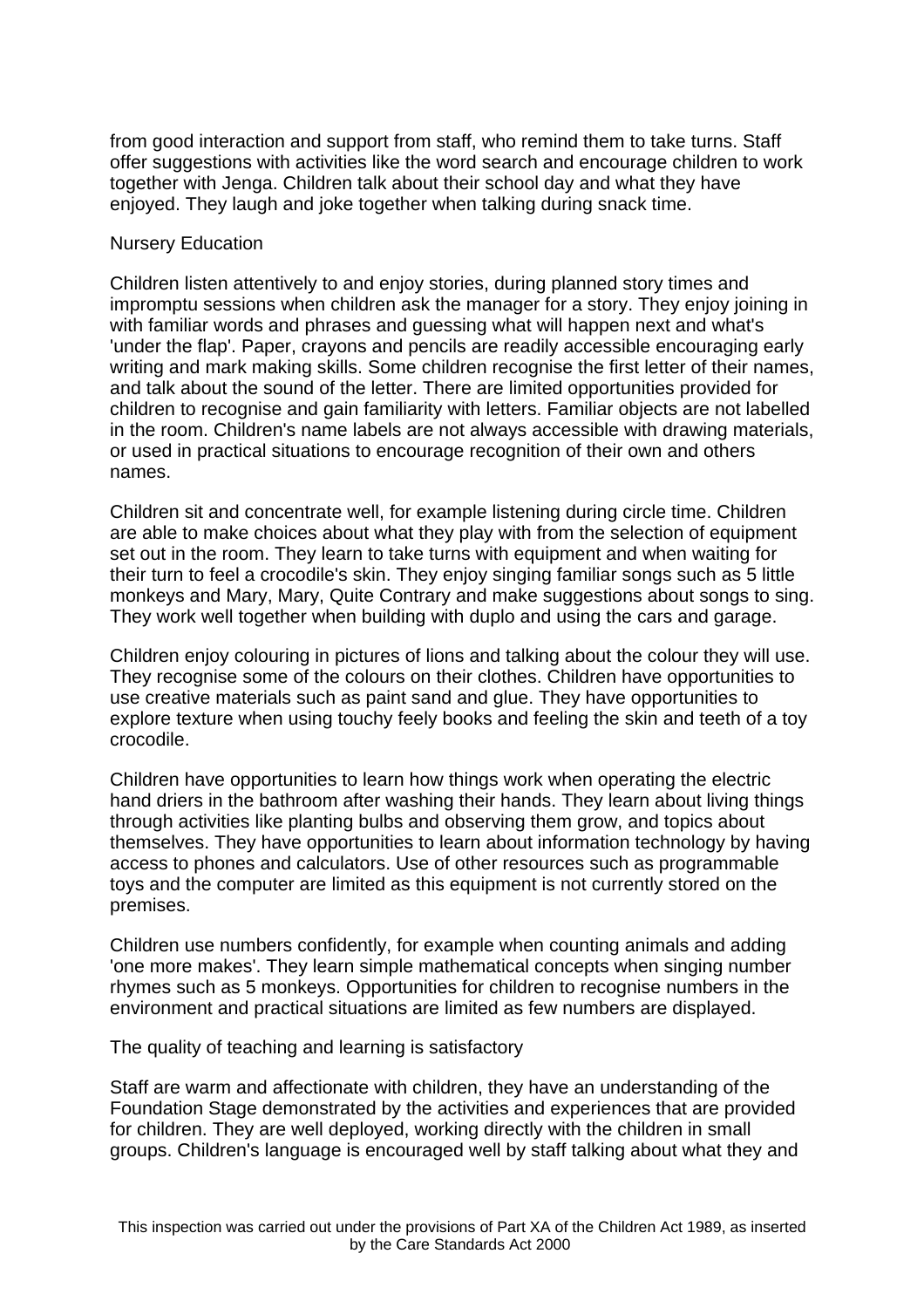the children are doing are doing and what will happen next, 'it's tidy up time', ' it's nearly home time'. Staff know the children well and use informal observations to assess children's stage of development.

#### **Helping children make a positive contribution**

The provision is satisfactory.

Children in pre-school have time for reflection during quiet times such as story time and when saying Grace before their snack. They learn about different festivals through discussion, and about their self-image through activities such as painting self portraits and topics about myself. Children learn a sense of right and wrong as staff talk about the consequence of actions and behaviour. They respond when they see another child is upset and try to ease their distress. This positive approach fosters children's spiritual, moral, social and cultural development.

Children's individual needs are well known by staff in pre-school and the after school club. Staff talk about children's siblings and families. Children in pre-school with English as an additional language are supported in gaining confidence by repetition of words and staff demonstrating tasks. Children learn about differences and diversity from each other and through discussion. These experiences are limited as children have access to few resources reflecting diversity. Systems are in place to identify and support children with special needs.

The partnership with parents is good. Parents are very pleased with the services provided and praise staff. Good quality information is provided for parents about the pre-school curriculum covering the 6 areas of learning and what staff hope children will achieve. Parents are well informed about the current topic in pre-school through regular newsletters and daily discussion, which enables them to be involved in their child's learning. They bring in items such as a toy crocodile as part of the topic on animals. Parents feel information about children's development is shared well, this is done on an informal basis through discussion with the manager. Parents support the pre-school through fundraising. In the after school club parents feel their children enjoy attending the club and that they are safe and well cared for. Parents feel the after school club provides a valuable service to working parents.

A record of complaints is not yet provided or maintained.

Children behave generally well, pre-school children are learning to share and take turns which sometimes results in disputes. Children's achievements and positive behaviour are praised with 'well done' and 'excellent'. Children are given clear explanations which helps them to understand why certain behaviour is not acceptable. Children in the after school club behave very well. They are busy and involved in their play. They negotiate with each other and take turns on equipment like the play station. A reward system of stars is displayed on a wall chart and stars are awarded as badges for positive behaviour and when children help.

# **Organisation**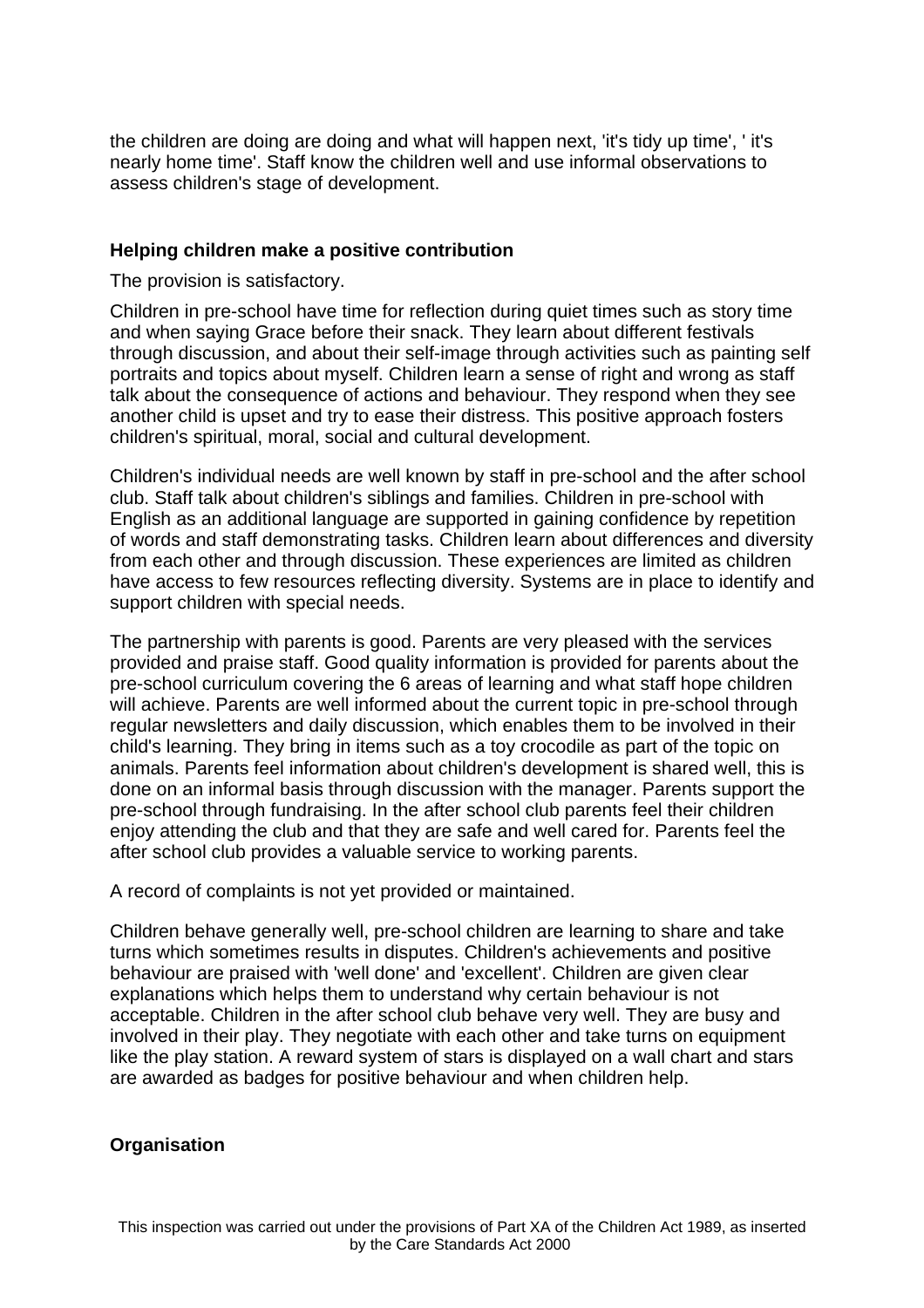The organisation is satisfactory.

The clear management structures in place mean managers in both the pre-school and after school club are clear about their responsibilities. Staff in both settings are employed by the school board of Governors. Written records and documentation are well organised and generally provide clear information, however not all the necessary detail is in place.

The leadership and management of the pre-school is satisfactory. The manager is very well organised and takes responsibility for planning and implementing the curriculum in the pre-school. Staff are clear about their roles and support the manager well. Opportunities for staff to have input in planning, and further develop their teaching skills, are sometimes limited. Organisation is not always fully effective. For example, a planned time slot for physical play in the school hall is not always used, meaning children's opportunities for exercise and large physical play are limited. The preschool is well resourced with a range of play materials and equipment. Due to location in temporary premises, some equipment is not accessible on the premises, as it is being stored in staff's homes, which means that children have access to a limited selection.

The after school club is well resourced with a range of games, construction and creative materials that interest the children. Activities are well planned taking in to account children's need to relax, socialise and unwind after the school day.

The setting meets the needs of the children for whom they provide.

# **Improvements since the last inspection**

Since the last inspection the setting has informed Ofsted of significant events such as the proposed change to the premises. A record is maintained of staff's attendance in the after school club. Managers of both settings are due to attend the nominated person's training in child protection. Suitable strategies are in place and used to manage children's behaviour. A risk assessment is in place, however this is not always fully effective in identifying safe practice.

Following the last education inspection for the pre-school the manager has put an action plan in place to address the key issues and is working towards introducing a staff development system. Systems are developing to encourage children in their emerging literacy and early calculation skills and children have opportunities to explore texture and develop their assembling skills.

# **Complaints since the last inspection**

There have been no complaints made to Ofsted since the last inspection.

The provider is required to keep a record of complaints made by parents, which they can see on request. The complaints record may contain complaints other then those made to Ofsted.